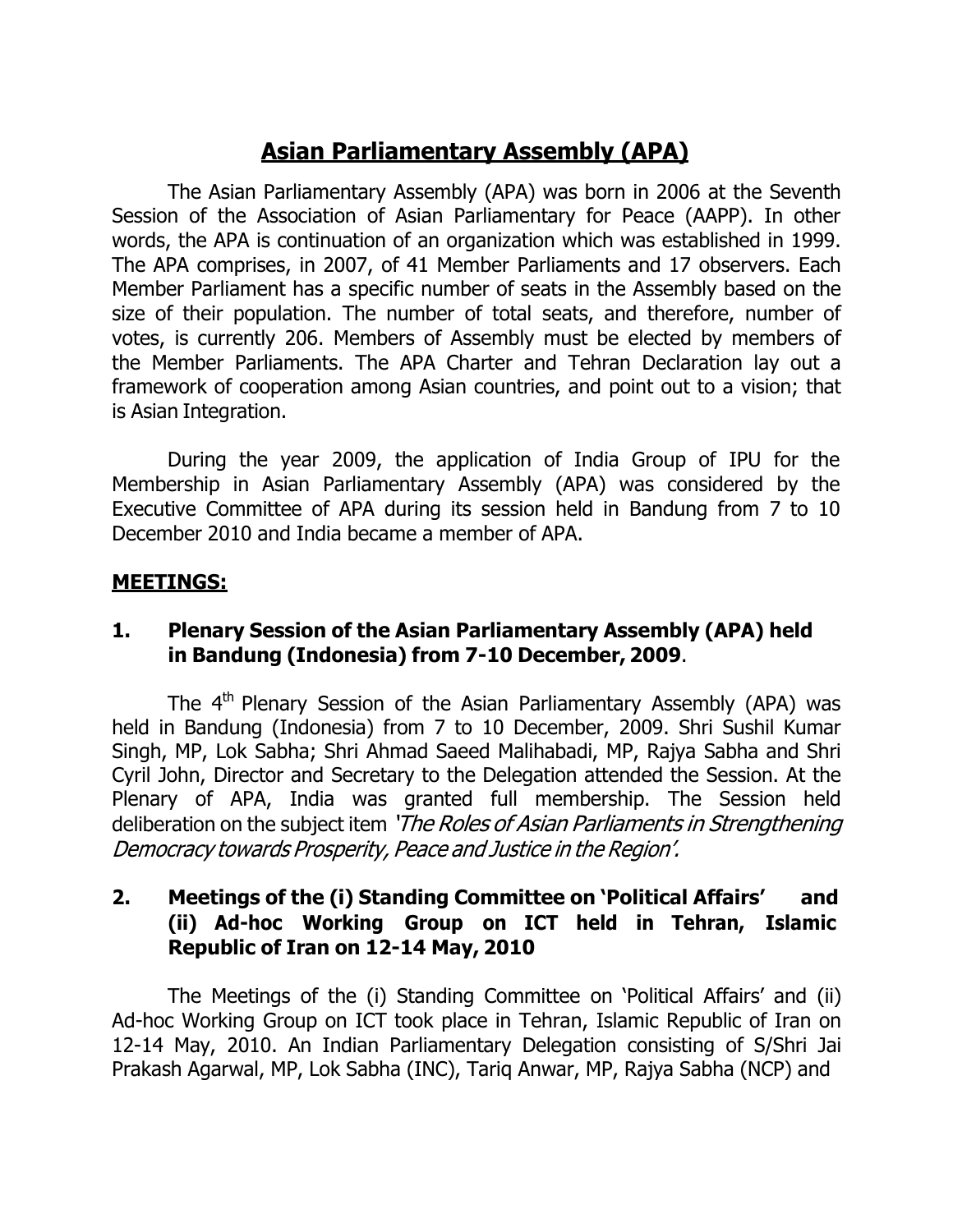Cyril John, Director (Lok Sabha Secretariat), Secretary to the Delegation attended the Meetings:

The Standing Committee on Political Affairs met to discuss the subjects related to Sub Committees of APA on following themes:

(i) Major issues of Peace and Security in Asia;

(ii) Declaration on Principles of Friendship and Co-operation in Asia; and

(iii) Enhancing Cooperation between APA member Parliaments and their Governments.

## **3. Meetings of (i) 1 st APA Executive Council and (ii) APA Sub-Committee on Alleviating Poverty in Asia held in Jakarta on 12 and 13 October, 2010**

A one member Indian Parliamentary Delegation consisting of Shri Tathagata Satpathy, MP, Lok Sabha accompanied by Shri V.R.Ramesh, Joint Secretary and Secretary to the Delegation attended the Meetings.

The Standing Committee on Political Affairs met to discuss the subjects related to Sub Committees of APA on the following themes:

- (i) Achieving health equity in Asia;
- (ii) Role of Asian Parliaments to promote a comprehensive counterterrorism and occupation strategy;
- (iii) Environmental issues, global warming, climate change and planting billions of trees throughout Asia;
- (iv) Protecting and respecting cultural diversity in Asia; and
- (v) Alleviating Poverty in Asia

## **4. The Meeting of the Standing Committee of Asian Parliamentary Assembly (APA) held in Jakarta (Indonesia) on 19 and 20 August, 2015.**

The Meeting of the Standing Committee of Asian Parliamentary Assembly (APA) was held in Jakarta (Indonesia) on 19 and 20 August, 2015. Dr. Mahendra Nath Pandey, MP and Dr. Kulamani Samal, MP participated in the event. Shri Shiv Singh, Joint Secretary, Lok Sabha Secretariat and Secretary to the Delegation also attended the event.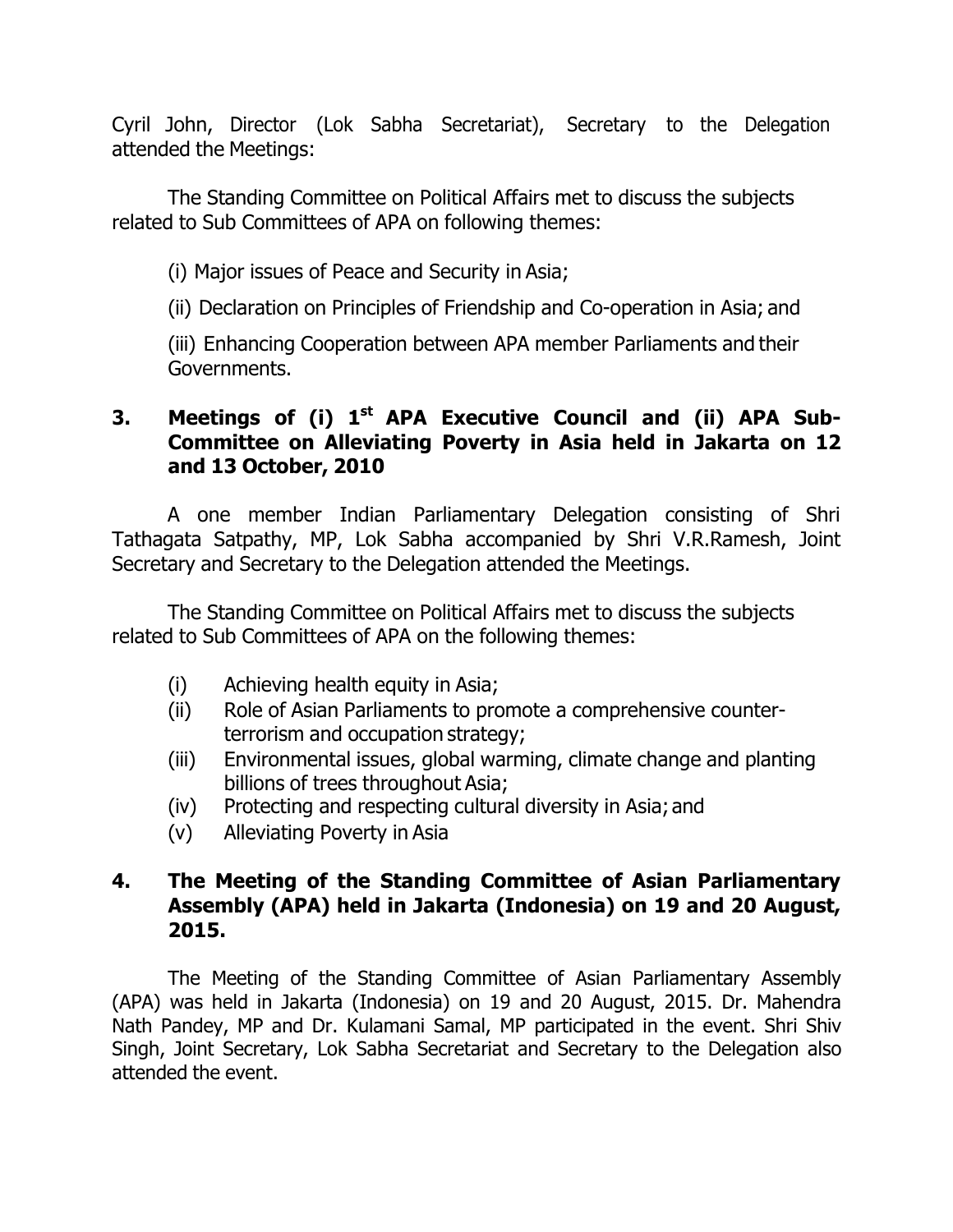- 2. During the Meeting following subject items were discussed:-
	- (i) Linking Economic Growth to Sustainable Development Goals for Peace and Prosperity;
	- (ii) The Sustainable Development Goals (SDGs): Time to Take Action; and
	- (iii) Financial Affairs: Ensuring Efforts for Economic Growth.

visit. An amount of Rs. 11, 21,790/- (approx.) has been spent on the aforesaid

# **5. Meeting of Standing Committee of Asian Parliamentary Assembly (APA) held in Islamabad, Pakistan, from 13-17 March, 2017.**

The Meeting of Standing Committee of Asian Parliamentary Assembly (APA) was held in Islamabad, Pakistan, from 13-17 March, 2017. Dr. Shashi Tharoor, MP, Lok Sabha; Smt. Meenakshi Lekhi, MP, Lok Sabha; and Shri Swapan Dasgupta, MP, Rajya Sabha attended the above Meeting. Dr. Shashi Tharoor was the Leader of the Delegation.

During the event, following resolutions have been *inter alia* adopted:

.

- (i) Draft Resolution on United Front Against Terrorism and Violent Extremism.
- (ii) Draft Resolution on Building Prosperity in Asia Through Friendship and Cooperation.
- (iii) Draft Resolution on Asian Parliaments and Governments Together for Prosperity in Asia.
- (iv) Draft Resolution on Significant Political Developments in Asia

An amount of Rs. 2,89,600/- (approx.) has been spent on the aforesaid visit (Lok Sabha Component).

## **6. Meeting of the Standing Committee of the Asian Parliamentary Assembly (APA) held in Abu Dhabi (United Arab Emirates) from 21-24 May, 2017.**

The Meeting of the Standing Committee of the Asian Parliamentary Assembly (APA) was held in Abu Dhabi (United Arab Emirates) from 21-24 May, 2017. Shri Bhartruhari Mahtab, MP, Lok Sabha and Leader of the Delegation and Smt. Santosh Ahlawat, MP, Lok Sabha had participated in the aforesaid event.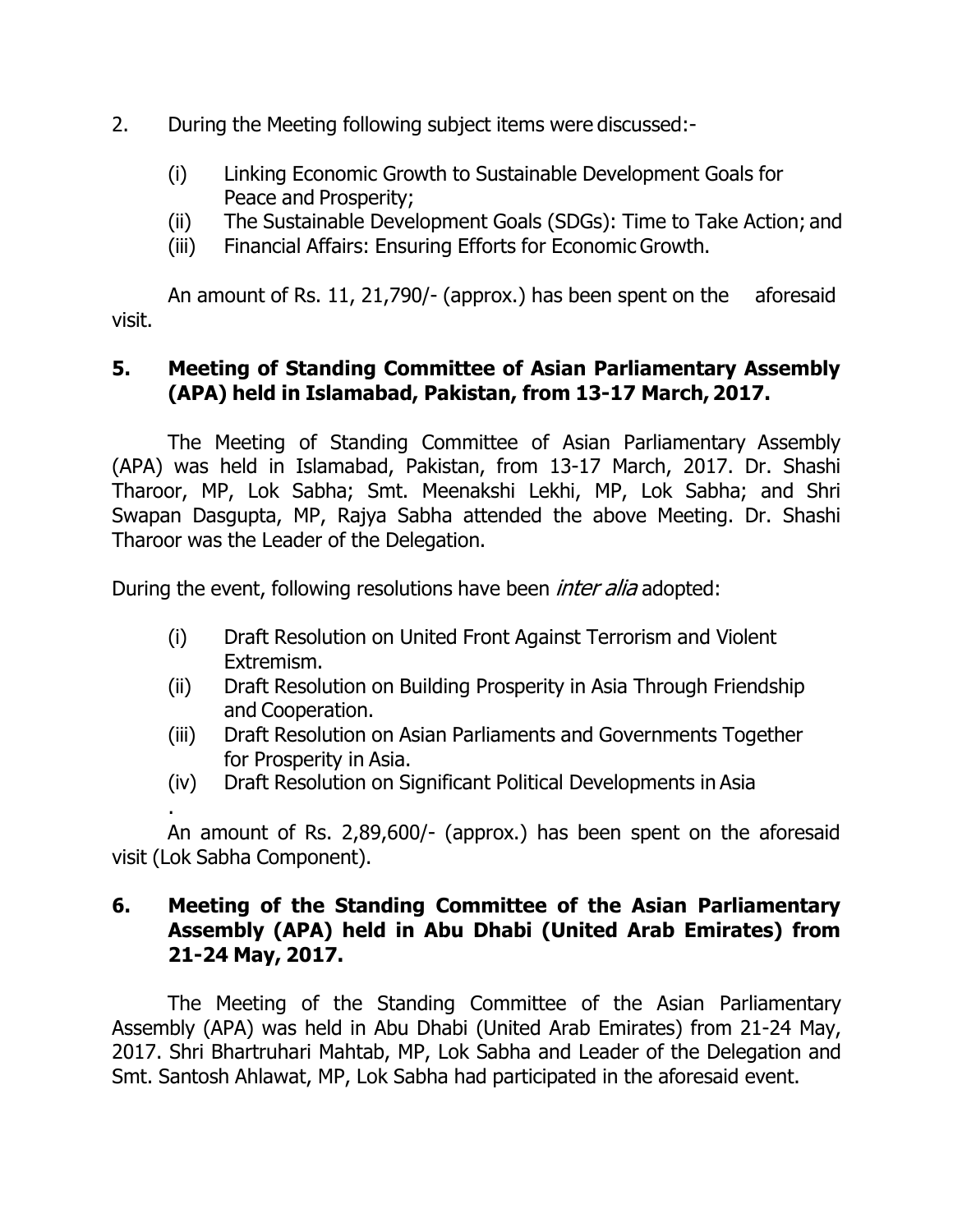Shri Prabhat Chandra Koul, Joint Secretary, Lok Sabha Secretariat and Secretary to the Delegation also attended the event.

visit. An amount of Rs. 4,15,563/- (approx.) has been spent on the aforesaid

\*\*\*\*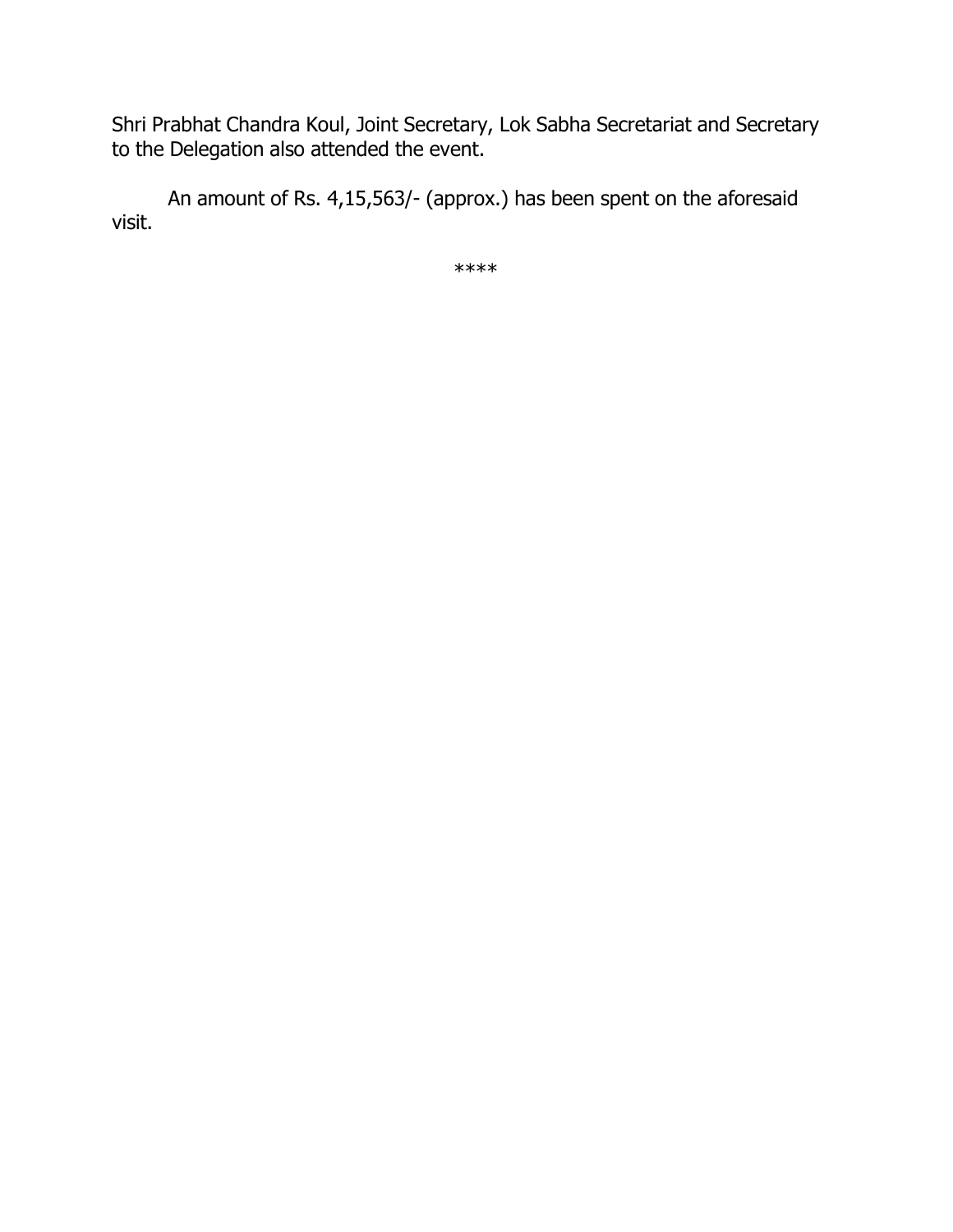#### **ASIAN PARLIAMENTARY ASSEMBLY (APA)**

# **7. Meeting of Standing Committee on Social and Cultural Affairs of Asian Parliamentary Assembly (APA) held in Thimphu, Bhutan, from 31 August to 2 September, 2017.**

The Meeting of Standing Committee on Social and Cultural Affairs of Asian Parliamentary Assembly (APA) was held in Thimphu, Bhutan, from 31 August to 2 September, 2017. Shri Sunil Baliram Gaikwad, MP, Lok Sabha attended the above Meeting. Smt. Kalpana Sharma, Joint Secretary, Lok Sabha Secretariat was Secretary to Delegation.

During the meeting of Standing Committee various draft resolutions were taken up for discussion and adoption.

An amount of Rs.1,29,378/-(approx.) has been spent on the aforesaid visit (Lok Sabha component).

# **8. 10th Plenary Session and 2nd Executive Council's Meeting of Asian Parliamentary Assembly (APA) in Istanbul (Turkey) from 21 to 24 November, 2017**

The 10th Plenary Session and 2nd Executive Council's Meeting of Asian Parliamentary Assembly (APA) were held in Istanbul (Turkey) from 21 to 24 November, 2017. The theme of the  $10<sup>th</sup>$  Plenary Session of Asian Parliamentary Assembly was 'Sustaining Peace and Development in Asia'. Shri Bhartruhari Mahtab, MP and Shri Kunwar Bhartendra Singh, MP attended the above mentioned Meeting. Smt Rimjhim Prasad, Joint Secretary, Lok Sabha Secretariat was the Secretary to the Delegation.

An amount of Rs. 7,94,390/-(approx.) has been spent on the aforesaid visit (Lok Sabha component).

#### **9. First Executive Council Meeting of Asian Parliamentary Assembly (APA) held in Phnom Penh ( Kindgdom of Cambodia) from 1 to 4 October, 2017.**

The First Executive Council Meeting of Asian Parliamentary Assembly (APA) was held in Phnom Penh(Kingdom of Cambodia) from 1 to 4 October, 2017. Shri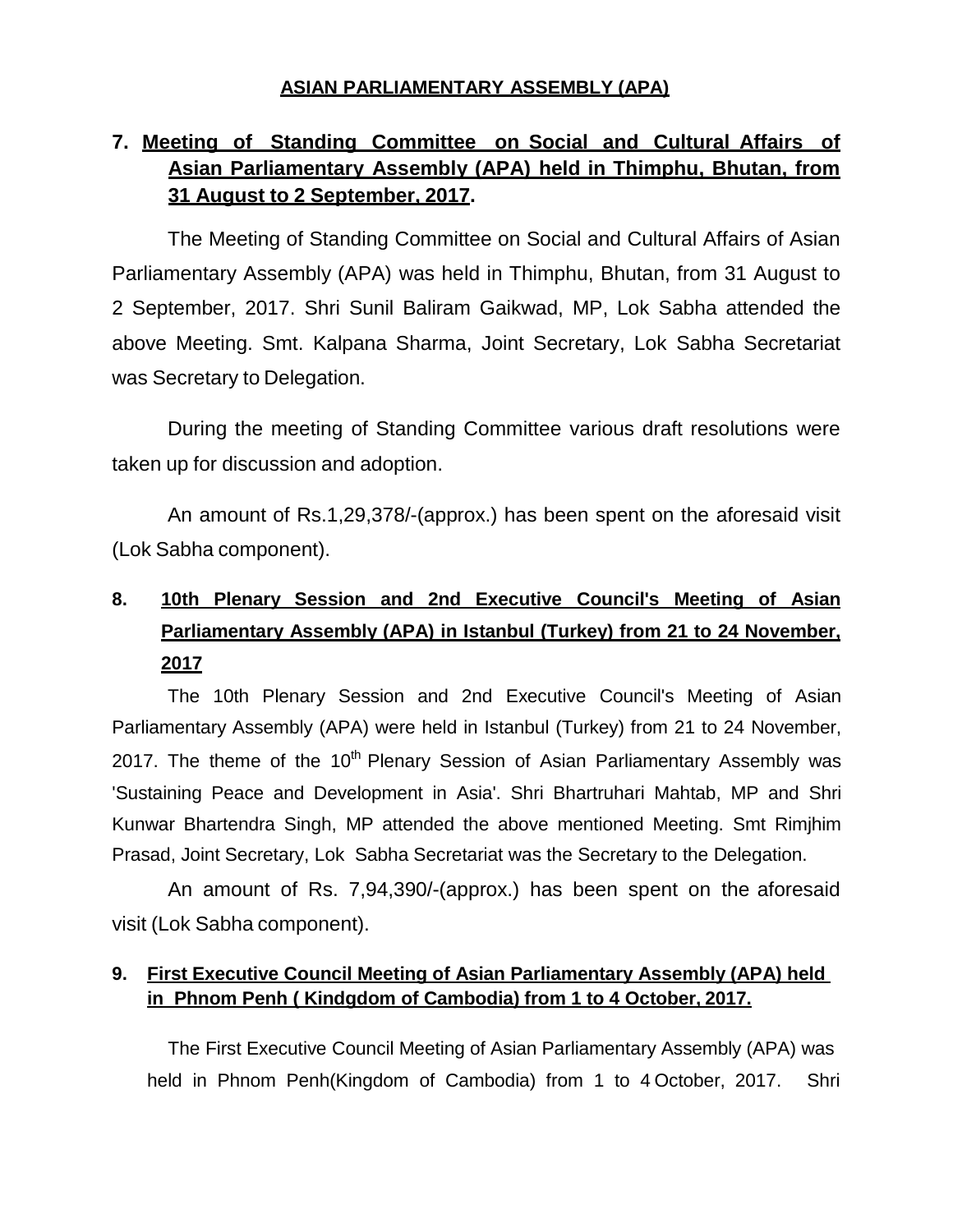Raghav Lakhanpal, MP, Lok Sabha participated in the aforesaid event. Smt. Rimjhim Prasad, Joint Secretary, Lok Sabha Secretariat and Secretary to the Delegation also attended the event. Discussions on various draft resolutions were held during the Meeting.

An amount of Rs. 2,47,497/-(approx.) has been spent on the aforesaid visit (Lok Sabha component).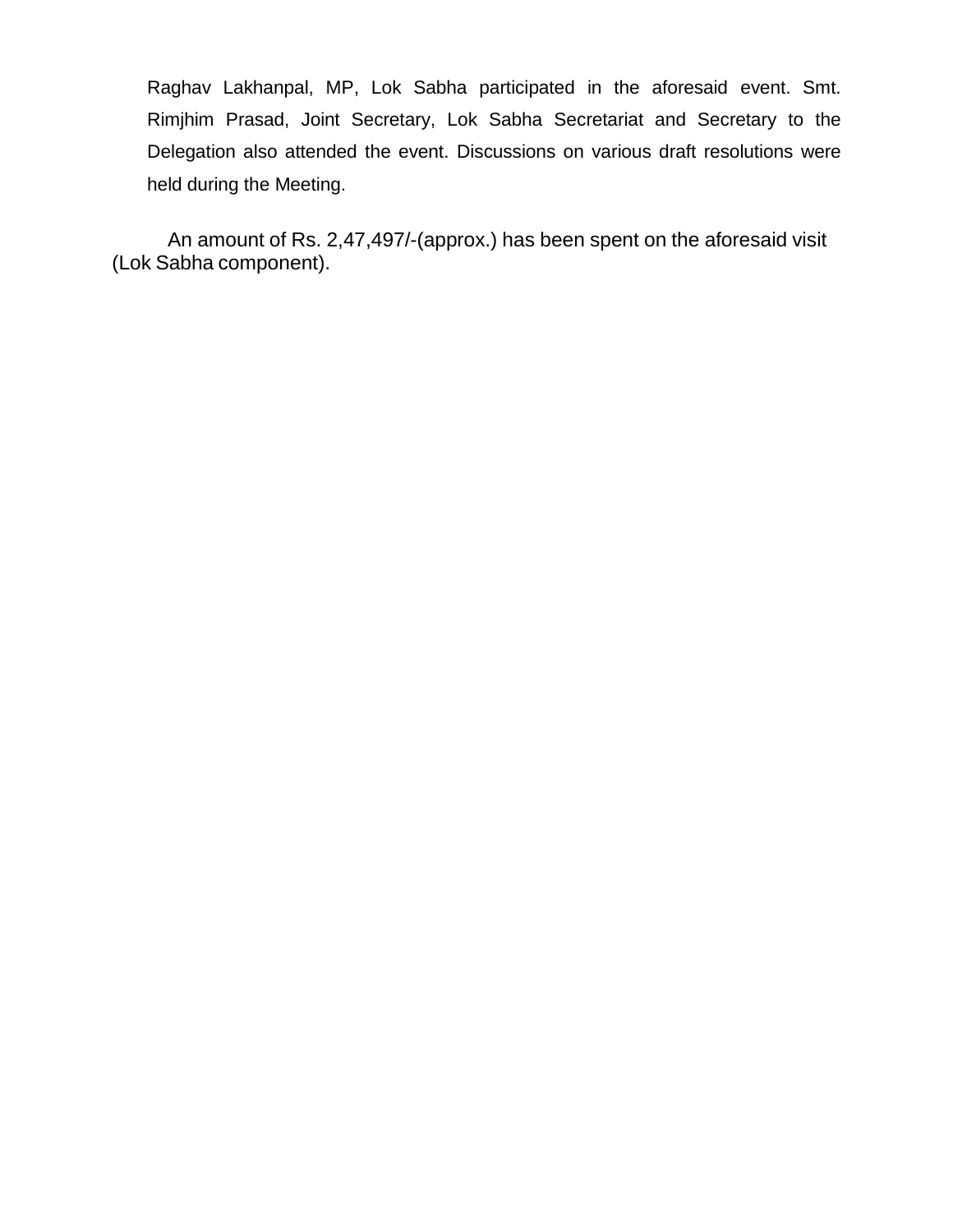# **(10) Meetings of APA Standing Committee on Social and Cultural Affairs, and First Meeting of the APA Executive Council held in Izmir (Turkey) from 4 - 6 October, 2018.**

An Indian Parliamentary delegation comprising Shri Rajiv Pratap Rudy, MP, Lok Sabha; Shri Om Birla, MP, Lok Sabha and Dr. (Ms.) Sonal Man Singh, MP, Rajya Sabha attended the above meetings held in Izmir (Turkey) from 4 to 6 October, 2018. Shri Y.M. Kandpal, Director, Lok Sabha Secretariat was the Secretary to the Delegation. During the meeting, the following important Resolutions came up for discussion:

- i. Draft Resolution on Measures to Promote Cultural Diversity and Protect Cultural Heritage in Asia;
- ii. Draft Resolution on Asian Integration through Information and Communication Technology;
- iii. Draft Resolution on Collaboration on Health Equity in Asia;
- iv. Draft Resolution on Protection and Promotion of the Rights of Migrant Workers in Asia;
- v. Draft Resolution on Asian Parliamentarians Against Corruption;
- vi. Draft Resolution on APA Women Parliamentarians;
- vii. Draft Resolution on Promoting Inter- Faith Dialogue and Harmony among World Religions;
- viii. Draft Resolution on Legal and Legislative Cooperation in Combating the Smuggling of Cultural Items in Asia;
- ix. Draft Resolution on Effective Cooperation in Combating Illicit Drug Trafficking in Asia; and
- x. Draft Resolution on Humanitarian Aid to Syria, Iraq, Yemen, and Myanmar on the Verge of the Humanitarian Catastrophe.

An amount of Rs. 10,23,096/- (approx.) has been spent on the aforesaid visit (Lok Sabha component).

## **(11) Meeting of 11th Plenary and 2 nd Executive Council Meeting of the APA held in Istanbul, Turkey from 29 November -2 December, 2018**

Prof. Manoj Kumar Jha, MP, Rajya Sabha attended the 11<sup>th</sup> Plenary Session and 2<sup>nd</sup> Executive Council Meeting of APA held in Istanbul, Turkey from 29 November- 2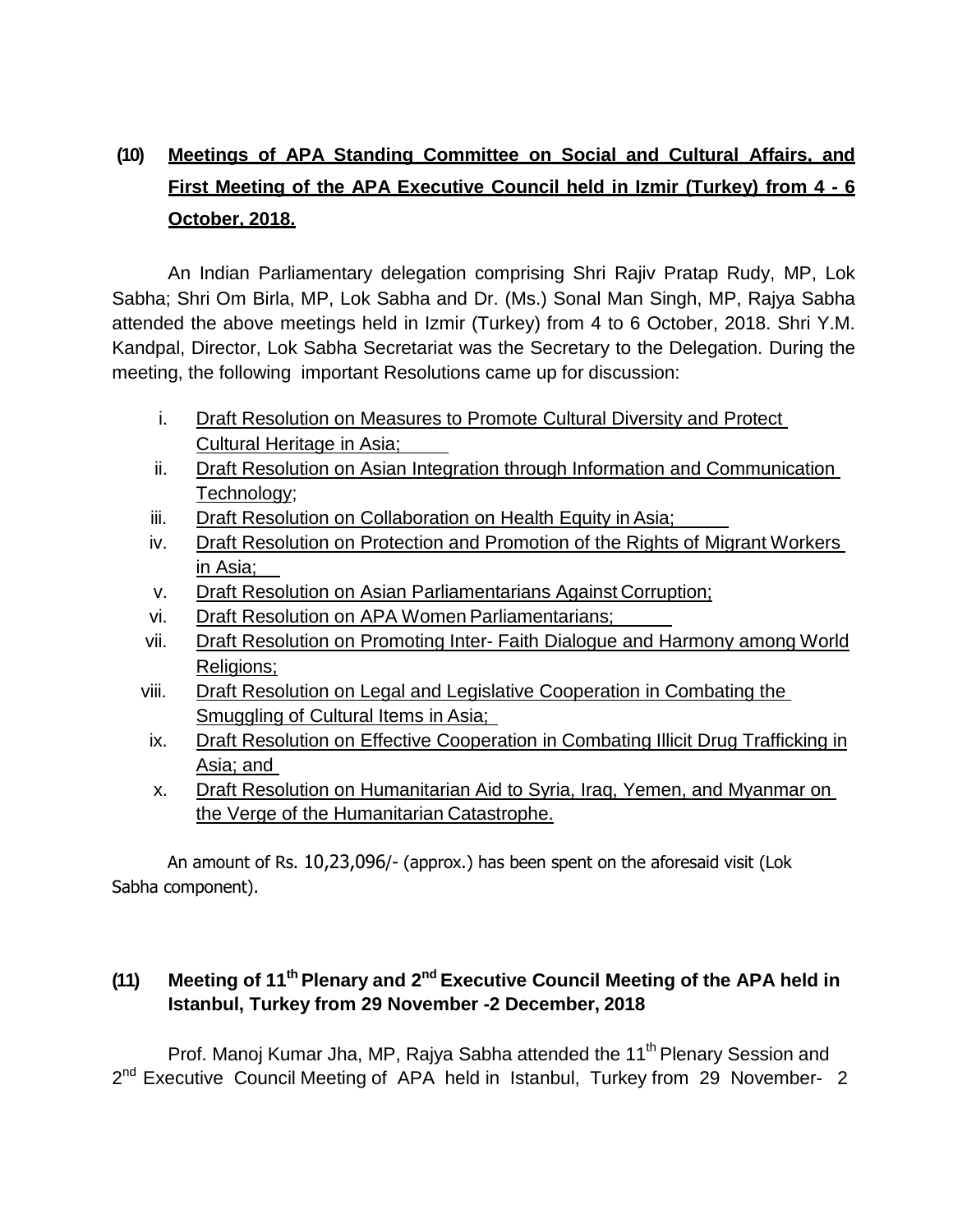December, 2018. He was accompanied by Shri Yogendra Singh, Protocol Officer, Lok Sabha Secretariat during the said event.

During the Plenary Session, General Debate was held on the topic *Promoting Economic Prosperity in Asia*. Meetings of the following Standing Committees were also held during the event;

- (i) Standing Committee on Social and Cultural Affairs and Meeting of APA Women Parliamentarians;
- (i) Standing Committee on Political Affairs and Working Group on Asian Parliament;
- $\phi$  Meeting of Standing Committee on Budget & Planning; and
- (ii) Standing Committee on Economic and Sustainable Development

A Declaration entitled 'Istanbul Declaration' was also adopted at the conclusion of the event.

An amount of Rs. 1,00,000/- (approx.) has been spent on the aforesaid visit (Lok Sabha component).